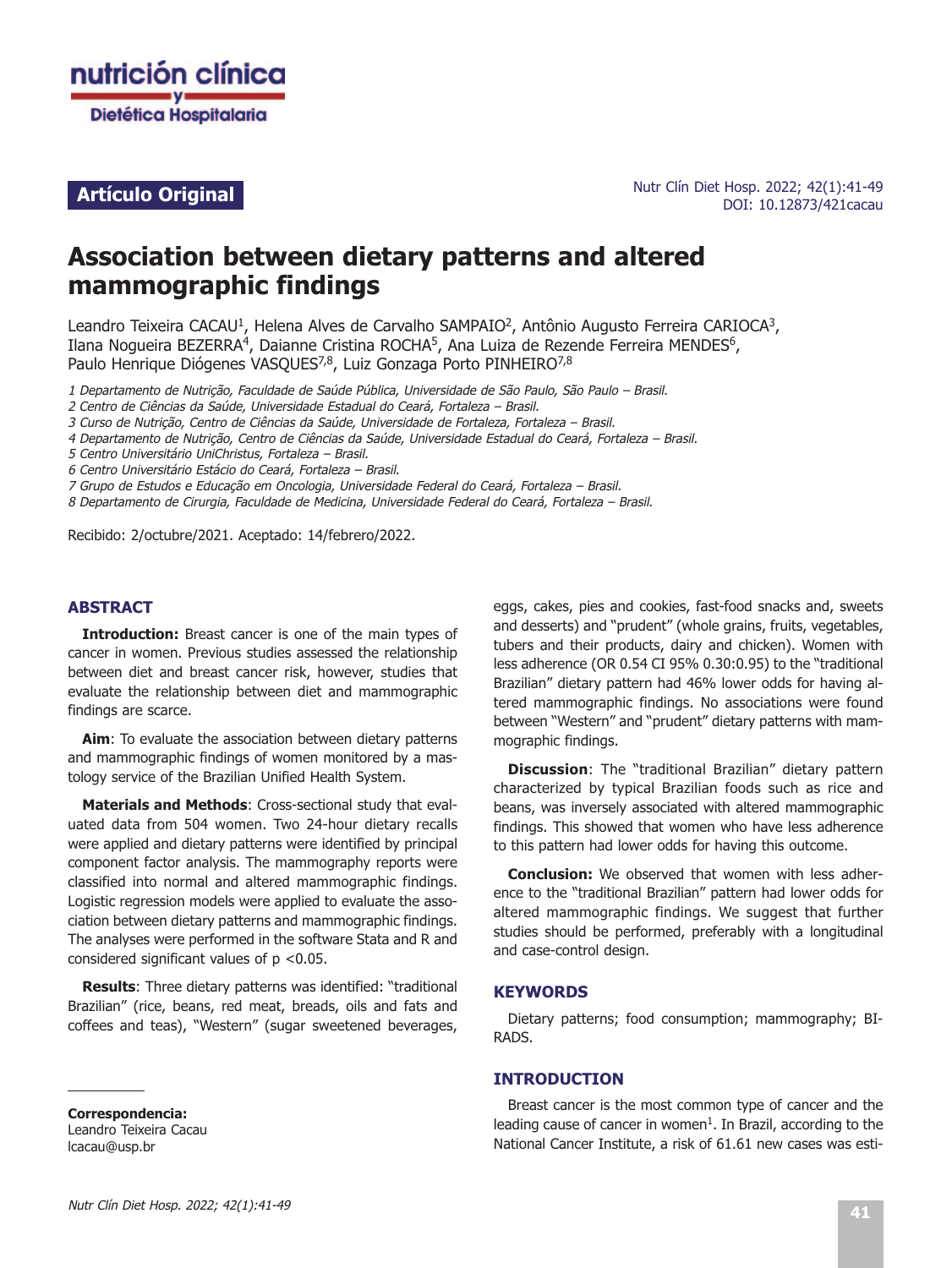mated for every 100,000 women for the period 2020-2022<sup>2</sup>. One of the main methods for the early detection of breast cancer is mammography. It consists of a diagnostic imaging examination that uses ionizing radiation<sup>3</sup> and the results are commonly classified according to the Breast Imaging Reporting and Data System (BIRADS), prepared by the American College of Radiology (ACR)4.

Diet may play a role in the preventive approach to breast cancer, where a balanced and diversified diet is recommended, which the intake of red meat, animal fat, and fried food is considered a possible risk factor for breast cancer development. Conversely, the intake of fruits and vegetables is correlated with the reduction of this risk $5,6$ .

A recent study conducted by our research group identified an association between the consumption of phosphorus and magnesium and the results of mammograms classified according to BIRADS7. However, diet is a complex exposure and studies that evaluate the diet in a more holistic way are relevant. A more holistic approach to the evaluation of the diet is through the analysis of dietary patterns, which combines food and nutrients correlated with consumption patterns<sup>8</sup>.

Most studies use an approach to assess nutrients or isolated foods, instead of assessing dietary patterns. Studies that relate mammography results to diet are scarce. Thus, the aim of this study was to assess the relationship between dietary patterns and altered mammographic findings in women followed up by the Brazilian Unified Health System mastology service.

#### **MATERIALS AND METHODS**

#### **Study Design and Population**

This study examined data from the Prevendo Project: Health, Aging, Diet, and Inflammation, a cross-sectional study that aims to develop, validate, and/or standardize instruments for health promotion and prevention of chronic noncommunicable diseases (NCDs) in the Unified Health System (SUS) in Brazil. The Prevendo project was approved by the Human Research Ethics Committee of the State University of Ceará under protocol number 314.351. It followed the recommendations for research with human beings, Resolution 466/2012 of the Brazilian National Health Council and the Declaration of Helsinki. All participants provided written informed consent.

The study population consisted of women monitored by SUS who sought care at a health unit, that acts as a reference service in mastology (SRM) in the SUS. In summary, 672 women who sought care at the aforementioned service and met the inclusion criteria were interviewed. The inclusion criteria were as follows: consenting to participate in the study, age ≥18 years, absence of cancer at any anatomical site, absence of any disease that prevented participation in any stage of the study (for example, cognitive impairment), those monitored by the SUS, those who underwent mammography at the service, and who were not pregnant or lactating.

#### **Data Collection and Analysis**

Data collection was carried out between 2016 and 2017 and included the application of a structured questionnaire containing questions regarding sociodemographic data (age, education, income, marital status, and self-declared color), lifestyle (smoking and food consumption), and anthropometrics (weight, body mass index [BMI] and waist circumference [WC]). Data on mammography reports were also collected.

Data collection was carried out by appropriately trained nutritionists and nutrition students. Data on age were collected in full years, and women were categorized into adults (19 to 59 years old) and elderly (≥60 years old). Education level was defined in years of complete study and was categorized as follows: ≤8 years of study, 9 to 11 years of study, and ≥12 years of study. Marital status was categorized as having a partner (in formal union or not) and without a partner (single, widowed, or divorced). The self-reported race was categorized as white, brown, or black. Income was obtained in minimum wages and classified as less than 3 minimum wages  $(<$ 3) and equal to or above to 3 minimum wages ( $\geq$ 3). The current minimum wage established by the Brazilian government at the time of data collection was R\$ 937.00 (in 2017). A smoking habit was categorized as a smoker or a non-smoker.

Anthropometric data were obtained according to the protocol of the Centers for Disease Control and Prevention<sup>9</sup>. Weight and height were obtained using a Filizola® anthropometric scale with an attached stadiometer, capacity of 200 kg (100 g range), and 2.00 m (1.0 cm range). Based on these data, the BMI was calculated and classified according to the WHO recommendations for adult women $10$  and according to the Pan American Health Organization (PAHO/WHO) for elderly women<sup>11</sup>. The WC was measured with an inelastic tape, directly on the skin, at the midpoint of the distance between the last rib and the iliac crest, in a horizontal direction, without causing compression on the skin, with the participant standing, feet together, arms extended, and with a relaxed abdomen. WC was classified as adequate (<88 cm) or elevated ( $\geq$  88 cm)<sup>11</sup>. Food consumption was investigated through the administered of two 24-hour dietary recalls (R24h), one of which refers to a weekend day. The first R24h was administered at the time of the interview and the second by telephone contact.

#### **Dietary Patterns**

From the food consumption data obtained, more than 500 reported unique foods and drinks were identified. To reduce the number of variables, the listed foods and beverages were grouped into 22 food groups (Table 1), based on their nutri-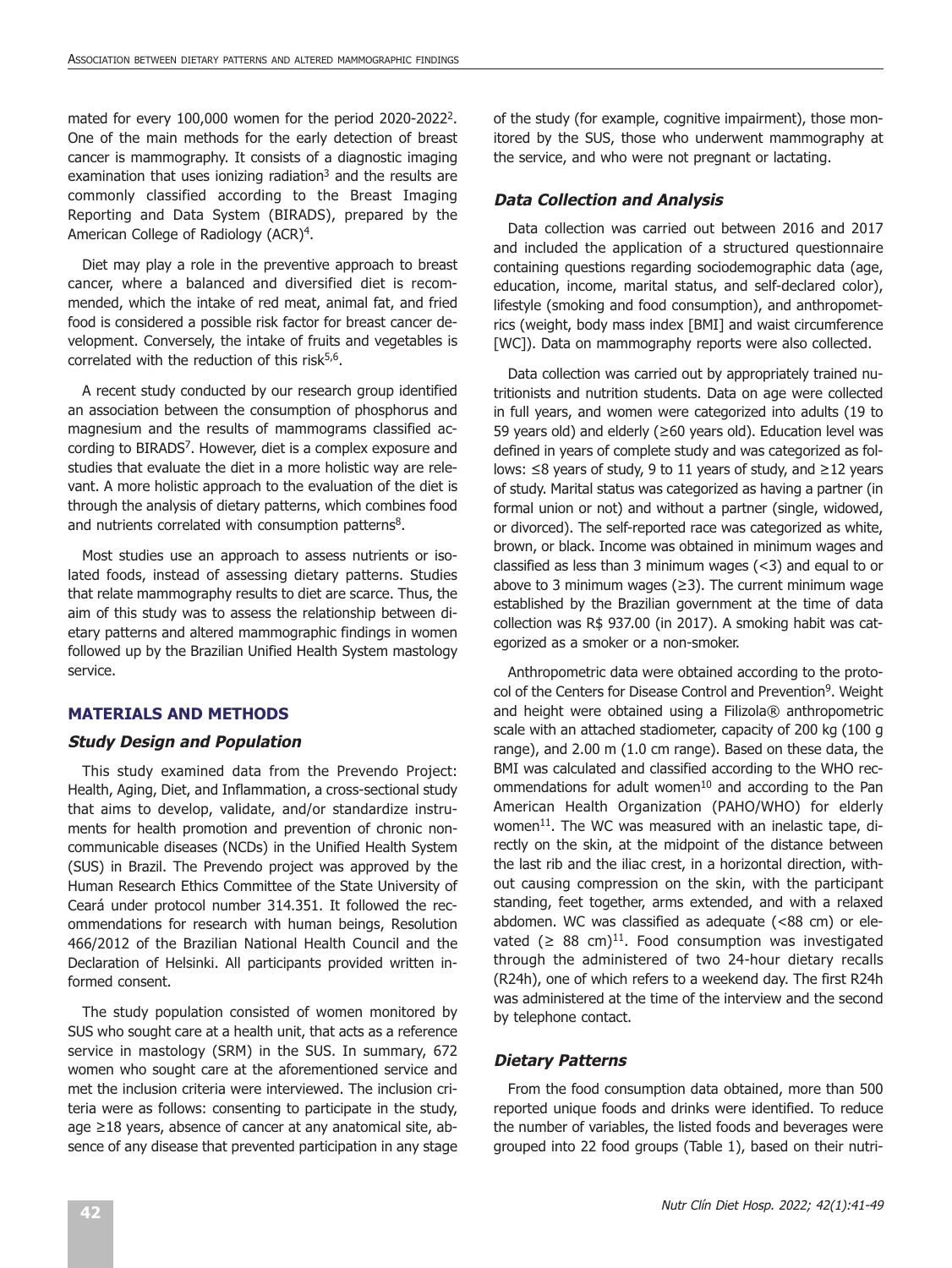#### **Table 1.** Food groups. Prevendo Project, 2016-2017

| <b>Food groups</b>        | <b>Description</b>                                                                                                                          |  |  |
|---------------------------|---------------------------------------------------------------------------------------------------------------------------------------------|--|--|
| <b>Rice</b>               | Rice, rice with vegetables and rice dishes.                                                                                                 |  |  |
| Whole grains              | Brown rice, brown bread, oats, other oat-based dishes and other whole foods.                                                                |  |  |
| Fruits                    | All fruits                                                                                                                                  |  |  |
| Vegetables                | All vegetables.                                                                                                                             |  |  |
| Tubers and product        | Sweet potatoes, potatoes, pumpkin, manioc, yam and tuber-based products.                                                                    |  |  |
| Beans                     | Beans, legumes, nuts and legumes-based dishes.                                                                                              |  |  |
| Sugas sweetened beverages | Soft drinks, fruit juices, fruit drinks, milk-based beverages with sugar.                                                                   |  |  |
| Red meat                  | Beef, pork, and other types of meat, meat preparations.                                                                                     |  |  |
| Processed meat            | Ham, salami, sausage, and processed beef, pork, chicken, and fish.                                                                          |  |  |
| Dairy products            | Whole and skim milk, yogurts, cheeses, and cheese preparations.                                                                             |  |  |
| Fish and seafood          | Fish and seafood, fish and seafood preparations.                                                                                            |  |  |
| Chicken                   | Chicken and chicken preparations.                                                                                                           |  |  |
| Eggs                      | Eggs and eggs preparation.                                                                                                                  |  |  |
| Bread                     | White and wheat bread, toasts, sandwiches.                                                                                                  |  |  |
| Cakes, pies and cookies   | Cakes and pies, sweet biscuits, stuffed cookies.                                                                                            |  |  |
| Oils and fats             | Vegetable oils, butter and margarine.                                                                                                       |  |  |
| Pastas                    | Pasta, lasagna, and pasta preparations.                                                                                                     |  |  |
| Fast-foods snacks         | Pizzas, hamburgers, deep-fries and baked savory snacks, cheese bread, French fries, popcorn,<br>hot-dog, cup noodles and others fast foods. |  |  |
| Sweet and desserts        | Sweets pastries, jams, treats, chocolates, breakfast cereals and cereal bar.                                                                |  |  |
| Corn and corn products    | Corn, corn flour and other corn preparations.                                                                                               |  |  |
| Coffee and tea            | Coffee, coffee and milk and tea.                                                                                                            |  |  |

tional characteristics and frequency of consumption. The Kaiser-Meyer-Olkin test (KMO) and the Bartlett sphericity test was used to prove the applicability of the principal component factor analysis to the data. The adequacy of the data is proven when the KMO is >0.5, and Bartlett p<0.05. In our data, for the KMO test, a value of 0.59 was obtained, and in the Bartlett sphericity test, a value of p <0.001 was obtained.

After this procedure, dietary patterns were identified through principal component factor analysis. Subsequently, orthogonal varimax rotation was performed, which aims to improve data interpretability. To determine the number of standards retained for the analyses, eigenvalues >1 were used as the criterion. A scree plot analysis was also performed, which is a graphical representation of the eigenvalues. Factor load values ≥|0.3| were considered as components of each pattern, and then each factor was interpreted and named according to the characteristics of the food groups with the highest factor loading.

### **Reports of mammograms using the BIRADS system**

Mammograms were performed at the service mentioned and were classified according to BIRADS system. The classification of BIRADS ranges from 0 to 6. BIRADS 0 is considered inconclusive, and it is recommended that a new examination be performed. BIRADS 1 and 2 are considered benign find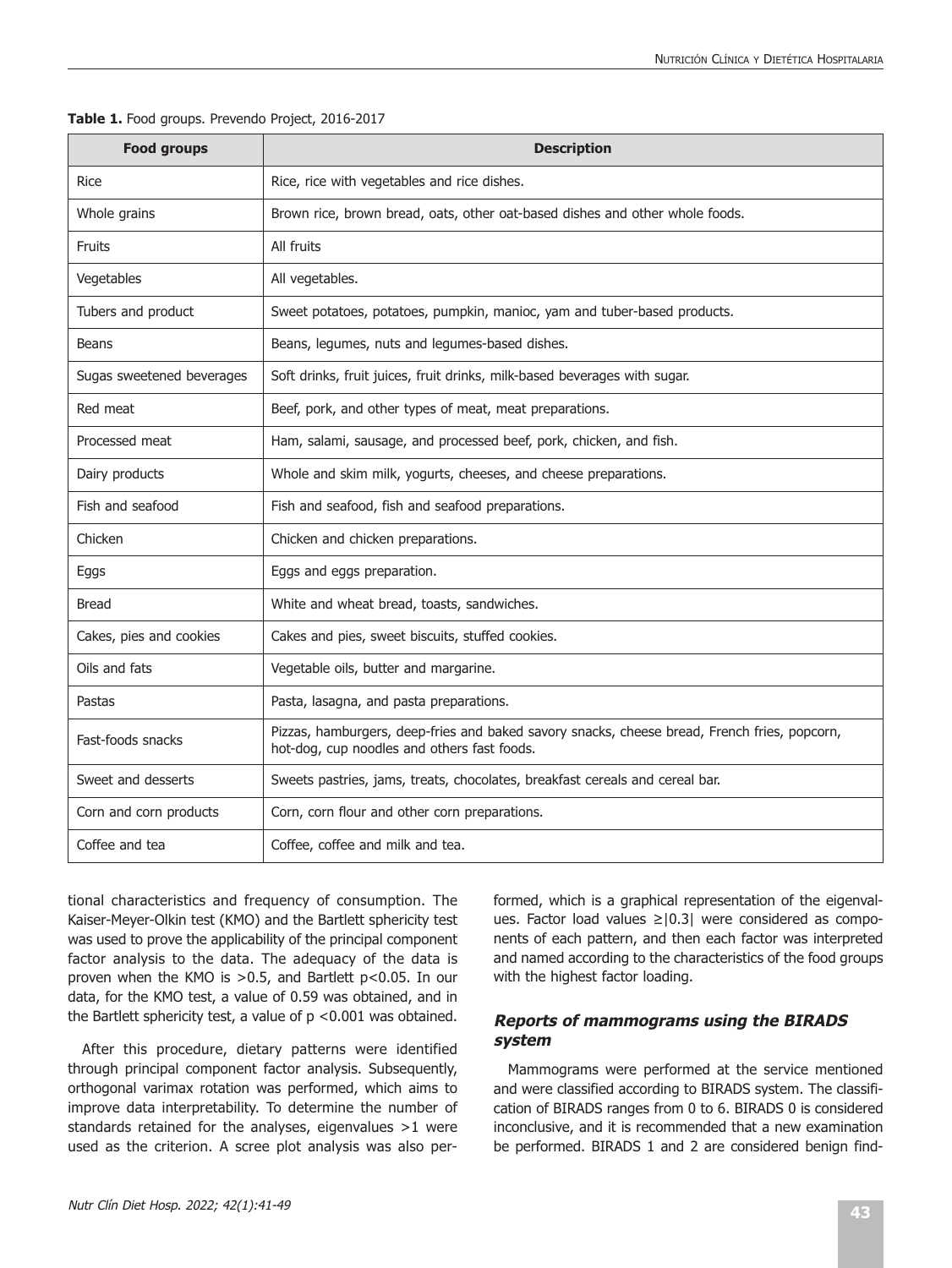ings. BIRADS 3 is characterized as a probably benign finding. BIRADS 4 is classified as altered, as it presents suspicious lesions that require additional histological or cytological evaluation. BIRADS 5 is considered highly suggestive of malignancy. BIRADS 6 is considered a proven malignancy<sup>4</sup>.

Considering this classification, the results of mammograms were categorized into normal mammographic findings, which comprised BIRADS 1 and 2, and altered mammographic findings, which comprised BIRADS 3, 4, and 5<sup>5</sup>. BIRADS 3 was included in the group of altered mammographic findings because there were changes detected, although most likely benign<sup>4</sup>. Women with BIRADS 0 were excluded from the analysis as the results were inconclusive<sup>4</sup>. No information was collected from women with BIRADS 6, as the presence of cancer was an exclusion criterion from the study. The sample determination process is shown in Figure 1.

#### **Statistical Analyses**

The results of mammographic findings were presented as proportions and differences in the prevalence of mammographic findings. Age, education status, income, self-reported race, marital status, BMI, and waist circumference were obtained through bivariate analyses using Pearson's chi-square test.

Crude and adjusted analyses using logistic regression were used to assess the association between dietary patterns (exposure) and mammographic findings (outcome). The variables that presented  $p$  <0.20 in the bivariate analyses entered the multiple logistic regression model as adjustment variables. The factorial scores of the dietary patterns were transformed into tertiles, and the 3rd tertile (the one with the highest adherence) was used as a reference for the analysis of associations. Values of  $p$  <0.05 were defined as indicating statistical significance.

The analysis of dietary patterns was performed using Stata software, version 14.0, and the analysis of the associations between dietary patterns and mammographic findings, was performed using R software, version 3.6.3.

#### **RESULTS**

Table 2 shows the characteristics of study participants according to the mammographic findings. In total, 16.7% of the women had mammographic findings. Among them, 29.8% were elderly, 48.8% had less ≤8 years of study, 90.5% received less <3 minimum wages, 66.7% declared themselves brown, 51.2% had a partner, 42.8% were obese and 63.1% had high waist circumference.

Three dietary patterns were derived and together they explain 25.5% of the variation in the total food consumption of this population. The first pattern presented factorial loads ≥0.3 for the groups of rice, beans, red meat, breads, oils and fats, and coffees and teas. The Brazilian population routinely



**Figure 1.** Flowchart showing the sample process for analysis between mammographic findings. Prevendo Project, 2016-2017

Normal mammographic findings: BIRADS 1 and 2. Altered mammographic findings: BIRADS 3, 4 and 5. Women with BIRADS 6 were not included.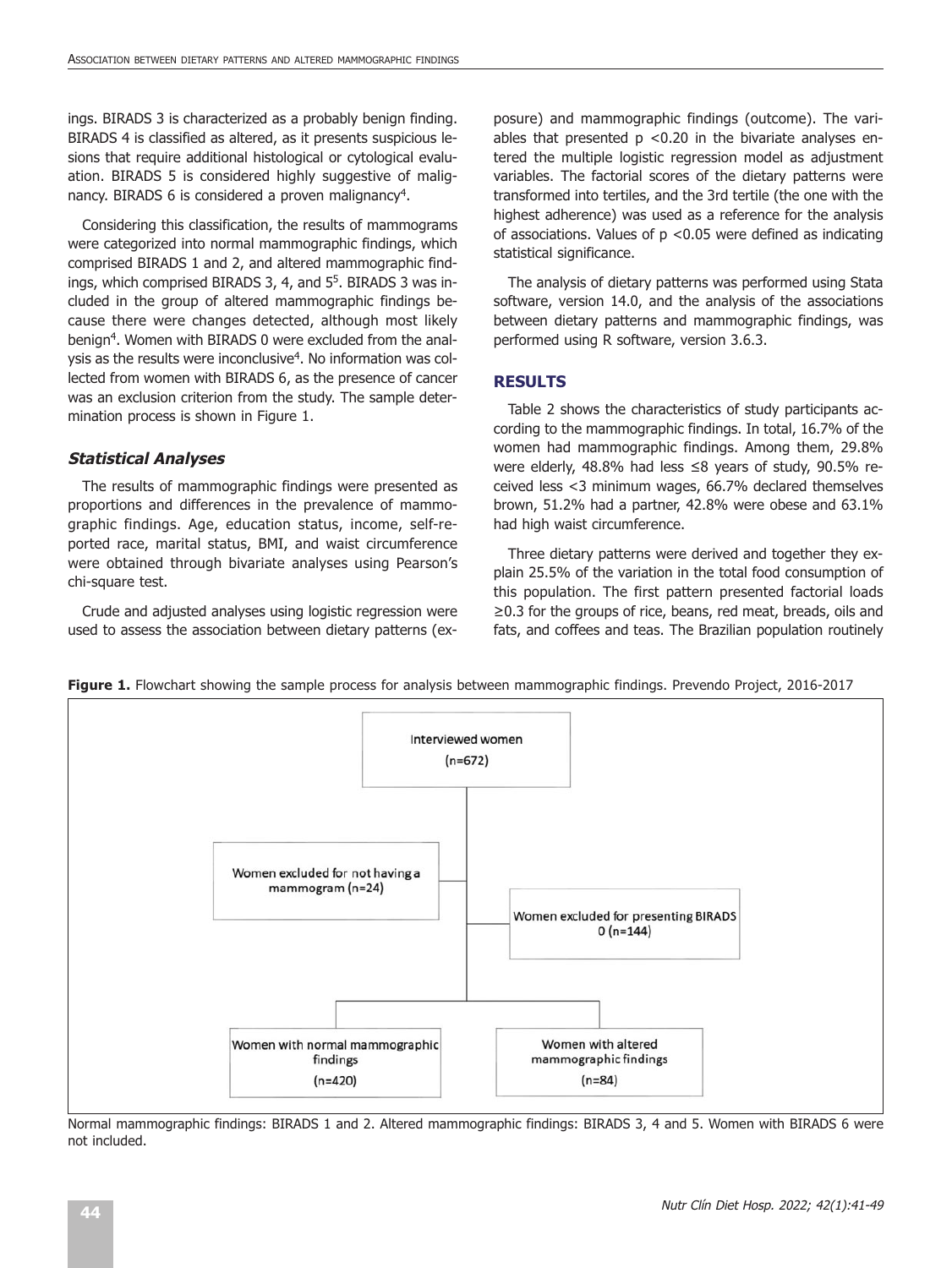**Table 2.** Distribution of women in mammographic findings according to sociodemographic characteristics and nutritional status. Prevendo Project, 2016-2017

| <b>Characteristics</b>   | <b>Normal mammographic findings</b> |             | <b>Altered mammographic findings</b> |                |          |
|--------------------------|-------------------------------------|-------------|--------------------------------------|----------------|----------|
|                          | $\frac{0}{0}$                       | $\mathbf n$ | $\frac{0}{0}$                        | $\mathbf n$    | p-value* |
| Age                      |                                     |             |                                      |                | 0.068    |
| <b>Adults</b>            | 79.3                                | 333         | 70.2                                 | 59             |          |
| Elderly                  | 20.7                                | 87          | 29.8                                 | 25             |          |
| Educational level        | 0.318                               |             |                                      |                |          |
| $\leq$ 8 years of study  | 50.7                                | 213         | 48.8                                 | 41             |          |
| 9 to 11 years of study   | 37.4                                | 157         | 44.1                                 | 37             |          |
| $\geq$ 12 years of study | 11.9                                | 50          | 7.1                                  | 6              |          |
| Income                   | 0.006                               |             |                                      |                |          |
| <3 minimum wages         | 77.4                                | 325         | 90.5                                 | 76             |          |
| $\geq$ 3 minimum wages   | 22.6                                | 95          | 9.5                                  | 8              |          |
| Self-declared color      |                                     |             |                                      |                | 0.990    |
| White                    | 24.3                                | 102         | 25.0                                 | 21             |          |
| <b>Brown</b>             | 67.4                                | 283         | 66.7                                 | 56             |          |
| <b>Black</b>             | 8.3                                 | 35          | 8.3                                  | $\overline{7}$ |          |
| Marital status           | 0.904                               |             |                                      |                |          |
| Having a partner         | 50.5                                | 212         | 51.2                                 | 43             |          |
| Without a partner        | 49.5                                | 208         | 48.8                                 | 41             |          |
| BMI                      |                                     |             |                                      |                | 0.584    |
| Normal                   | 26.0                                | 109         | 27.4                                 | 23             |          |
| Overweight               | 33.3                                | 140         | 29.8                                 | 25             |          |
| Obese                    | 40.7                                | 171         | 42.8                                 | 36             |          |
| WC                       | 0.159                               |             |                                      |                |          |
| Adequate                 | 45.7                                | 192         | 36.9                                 | 31             |          |
| Elevated                 | 54.3                                | 228         | 63.1                                 | 53             |          |

\*Pearson's chi-square test.

consumes these foods and, for this reason; this pattern has been called "traditional Brazilian". The second pattern showed higher factor loads for sugar sweetened beverages, eggs, cakes, pies and cookies, fast-food snacks and, sweets and desserts. Because these foods contain high amounts of sugars, sodium, and fats, in addition to a high level of processing and are consistent with Western diets, this pattern has been called "western". The third and final dietary pattern showed high factor loads for whole grains, fruits, vegetables, tubers and their products, dairy products, and chicken, and for this reason, it was called "prudent". The factorial scores of the dietary patterns are shown in Figure 2.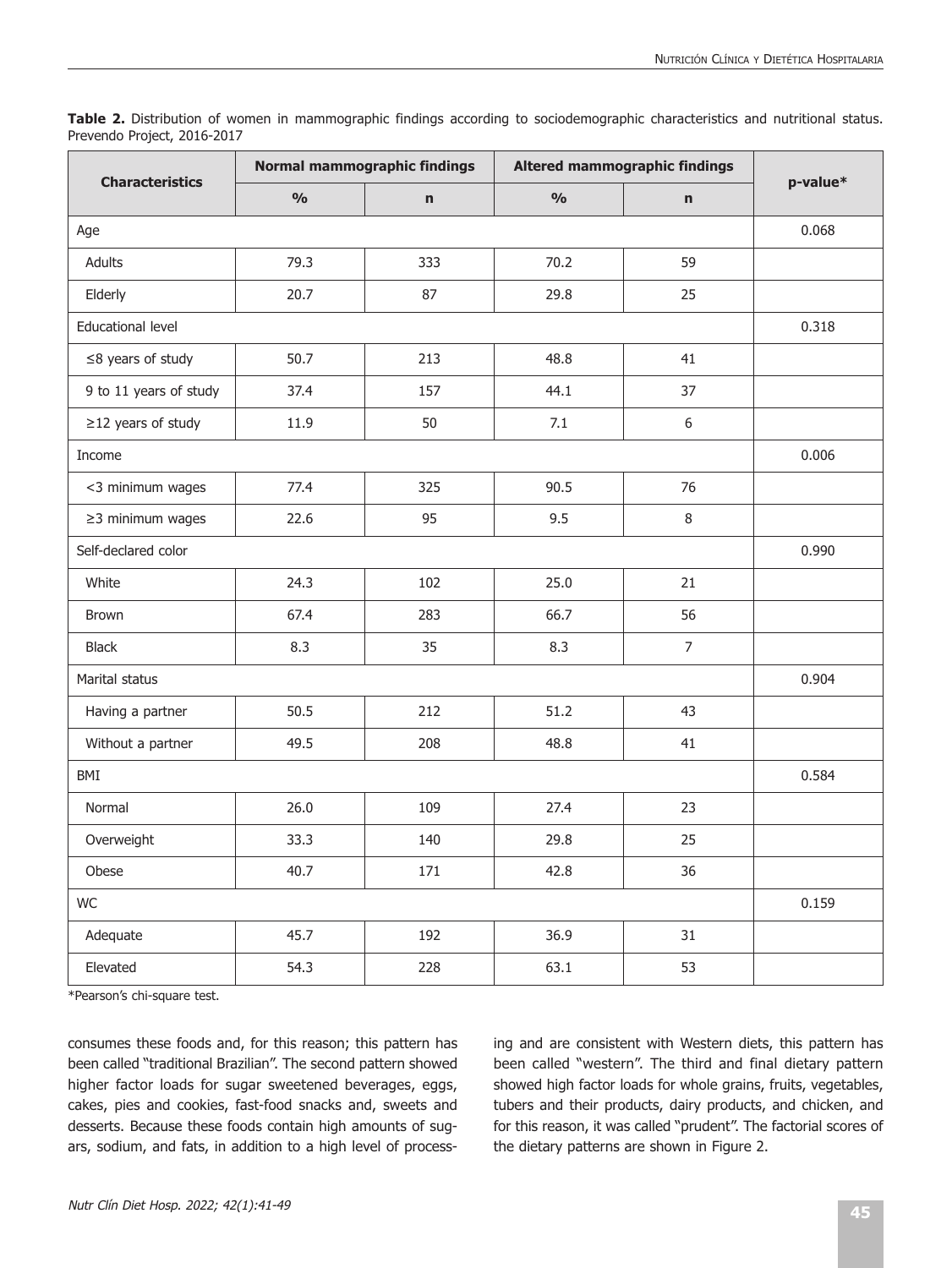

**Figure 2.** Factor loadings of the food groups in each dietary pattern

Normal mammographic findings: BIRADS 1 and 2. Altered mammographic findings: BIRADS 3, 4 and 5. Women with BIRADS 6 were not included.

In the analysis of crude logistic regression, women with less adherence (odds ratio [OR] 0.51 95% confidence interval [CI] 0.28:0.89) to the "traditional Brazilian" pattern had lower odds for having altered mammographic findings. Inverse and significant association was also identified in the adjusted analysis, where women with moderate (OR: 0,54 95% CI 0,30:0,95 and less adherence (OR 0.48 95% CI 0.27:0.88) to the "traditional Brazilian" pattern had lower odds for having altered mammographic findings, compared to women with highest adherence. No associations were found between "Western" and "prudent" dietary patterns with mammographic findings (Table 3).

#### **DISCUSSION**

To our knowledge, this is the first study to investigate the association between dietary patterns and mammographic findings according to BIRADS system. To our knowledge, this is the first study to investigate the association between dietary patterns and mammographic findings according to BI-RADS system. We identified that women with lower adherence to the "traditional Brazilian" pattern had lower odds for altered mammographic findings.

In addition to the "traditional Brazilian" pattern, we also identified the "Western" and "prudent" pattern and together, they explained 25.5% of the variance of the diet. The "traditional Brazilian" dietary pattern explained the largest portion of the variation in the diet of the women evaluated, representing 9.6%. In addition to loads highly traditionally Brazilian foods such as rice and beans, it also loads highly red meat, breads, oils and fats, coffees and teas, foods that are widely consumed by the Brazilian population. The second pattern,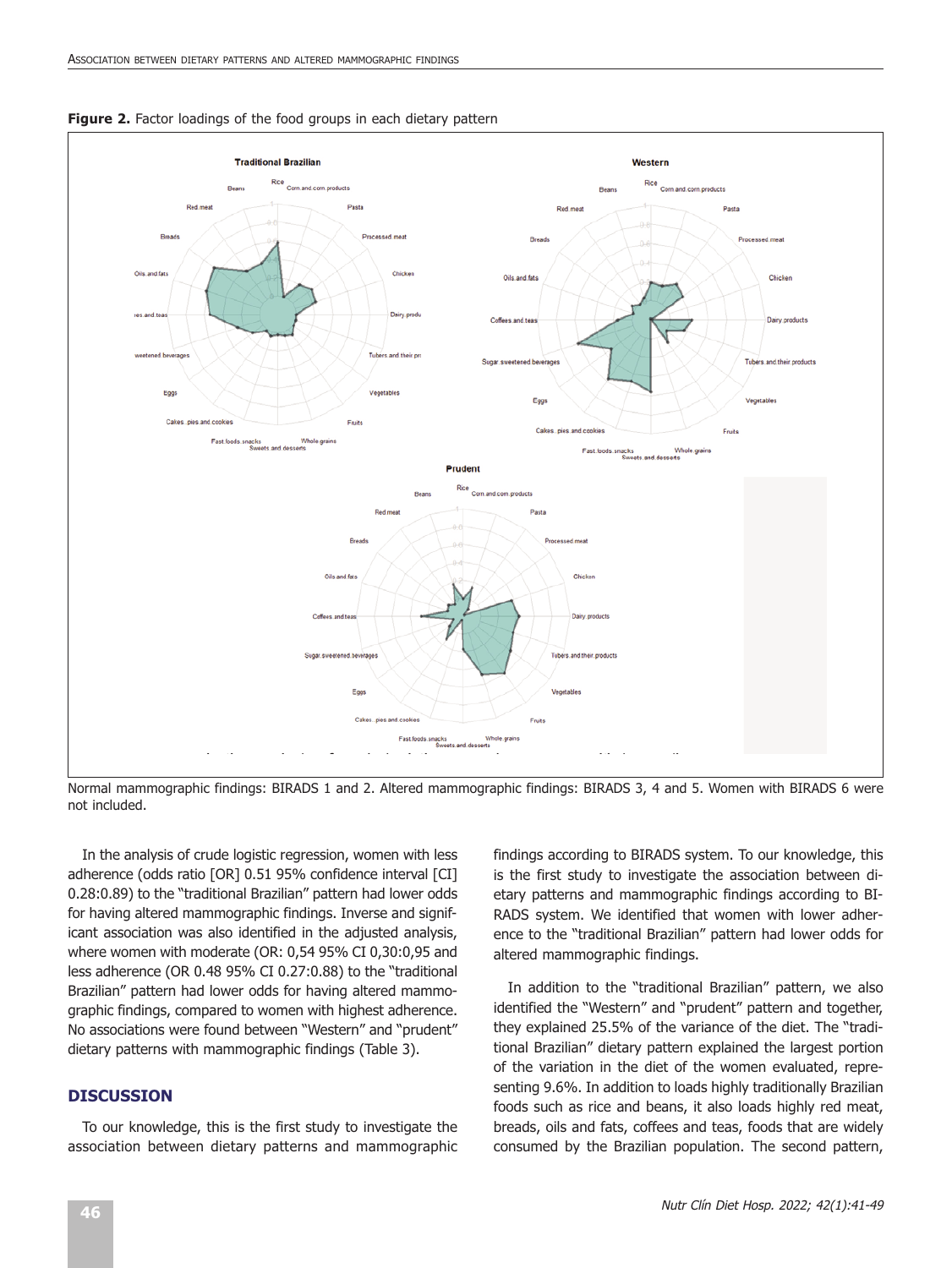| Variables <sup>a</sup>          | <b>Altered mammographic</b><br>findings % | <b>Crude analysis OR</b><br>(95% CI) | <b>Adjusted analysis OR</b><br>$(95% CI)^{\circ}$ |  |  |  |  |
|---------------------------------|-------------------------------------------|--------------------------------------|---------------------------------------------------|--|--|--|--|
| "Traditional Brazilian" pattern |                                           |                                      |                                                   |  |  |  |  |
| Higher adherence                | 22,4                                      | Ref                                  | Ref                                               |  |  |  |  |
| Moderate adherence              | 14,8                                      | 0,60(0,34:1,05)                      | 0,54(0,30:0,95)                                   |  |  |  |  |
| Less adherence                  | 12,7                                      | 0,51(0,28:0,89)                      | 0,48(0,27:0,88)                                   |  |  |  |  |
| "Western" pattern               |                                           |                                      |                                                   |  |  |  |  |
| Higher adherence                | 14,6                                      | Ref                                  | Ref                                               |  |  |  |  |
| Moderate adherence              | 15,2                                      | 1,04 (0,57:1,92)                     | 1,03(0,55:1,93)                                   |  |  |  |  |
| Less adherence                  | 20,0                                      | 1,46 (0,83:2,60)                     | 1,38(0,77:2,51)                                   |  |  |  |  |
| "Prudent" pattern               |                                           |                                      |                                                   |  |  |  |  |
| Higher adherence                | 16,6                                      | Ref                                  | Ref                                               |  |  |  |  |
| Moderate adherence              | 16,6                                      | 0,99(0,55:1,79)                      | 0,98(0,54:1,75)                                   |  |  |  |  |
| Less adherence                  | 16,9                                      | 1,02(0,58:1,81)                      | 0,97(0,54:1,75)                                   |  |  |  |  |

**Table 3.** Crude and adjusted analysis of the association between mammographic findings and dietary patterns. Prevendo Project, 2016-2017

Higher adherence: 3<sup>st</sup> tertile. Moderate adherence: 2<sup>st</sup> terile. Less adherence: 1<sup>st</sup> tertile.

º Model adjusted for income, age and waist circumference. In bold, statistically significant values.

called "Western", explained 8.6% of the variation in the diet and was characterized by a high loading of sugar sweetened beverages, ultra-processed foods (fast-food, cakes, pies, and cookies), sweets and desserts, and eggs. In the third pattern, called "prudent", the percentage of explanation of the diet variance was 7.3% and was characterized by the presence of healthy foods such as whole grains, fruits and vegetables, chicken, dairy products, and tubers.

These percentages of the explained variations are well distributed and demonstrate that the food groups present in the three dietary patterns contribute equally to characterize the eating habits of the women evaluated. The dietary patterns derived here were similar to those described in other studies that evaluated Brazilian women<sup>12-14</sup>.

In our study, 16.7% of the women assessed had altered mammographic findings, according to the BIRADS system classification. A few studies have evaluated the mammograms of Brazilian women. However, in a study conducted in Acre, in the North region of Brazil, which evaluated 7,982 mammography examinations, it was observed that 16.6% of the examinations showed some change in the mammogram, adding categories 3, 4, and 5 of the BIRADS system $15$ . These results were similar to those found in our study. However, in the Northeast region, in a study carried out among 270 women from a municipality in Paraíba, a prevalence of 1.11% of BI-RADS 3, 4, and 516 was observed. Another study that evaluated 600 women followed up at an outpatient clinic of a university hospital from Barreto, in the Southeast region, the authors observed 5.2% of BIRADS 3, 4, and  $5^{17}$ .

Finally, the inverse association found between altered mammographic findings and adherence to the "traditional Brazilian" pattern is relevant. According to the World Cancer Research Fund (WCRF) dietary recommendations, consumption of red meat as well as fat and refined cereals, such as breads, should be moderate, although evidence is limited, according to the WCRF's Continuous Update Project (CUP)<sup>6</sup>. The results obtained in our analyses showed that women who have less adherence to the "traditional Brazilian" pattern had lower odds for altered mammographic findings. As previously described, this pattern was attributed to rice, beans, red meat, oils and fats, breads, coffees and teas. These foods, with the exception of rice and beans, are reported to have limited and inconclusive evidence in relation to breast cancer, according to the latest WCRF publication that deals with the relationship between diet, nutrition, physical activity, and breast cancer<sup>6</sup>. As this pattern was the one that most represented the dietary habits of the women evaluated, explaining 9.6% of the variability of the diet, we believe that a possible explanation for the inverse association found must be related to the probable high consumption of these foods. Conversely, the WCRF recommendations moderate food consumption in this area.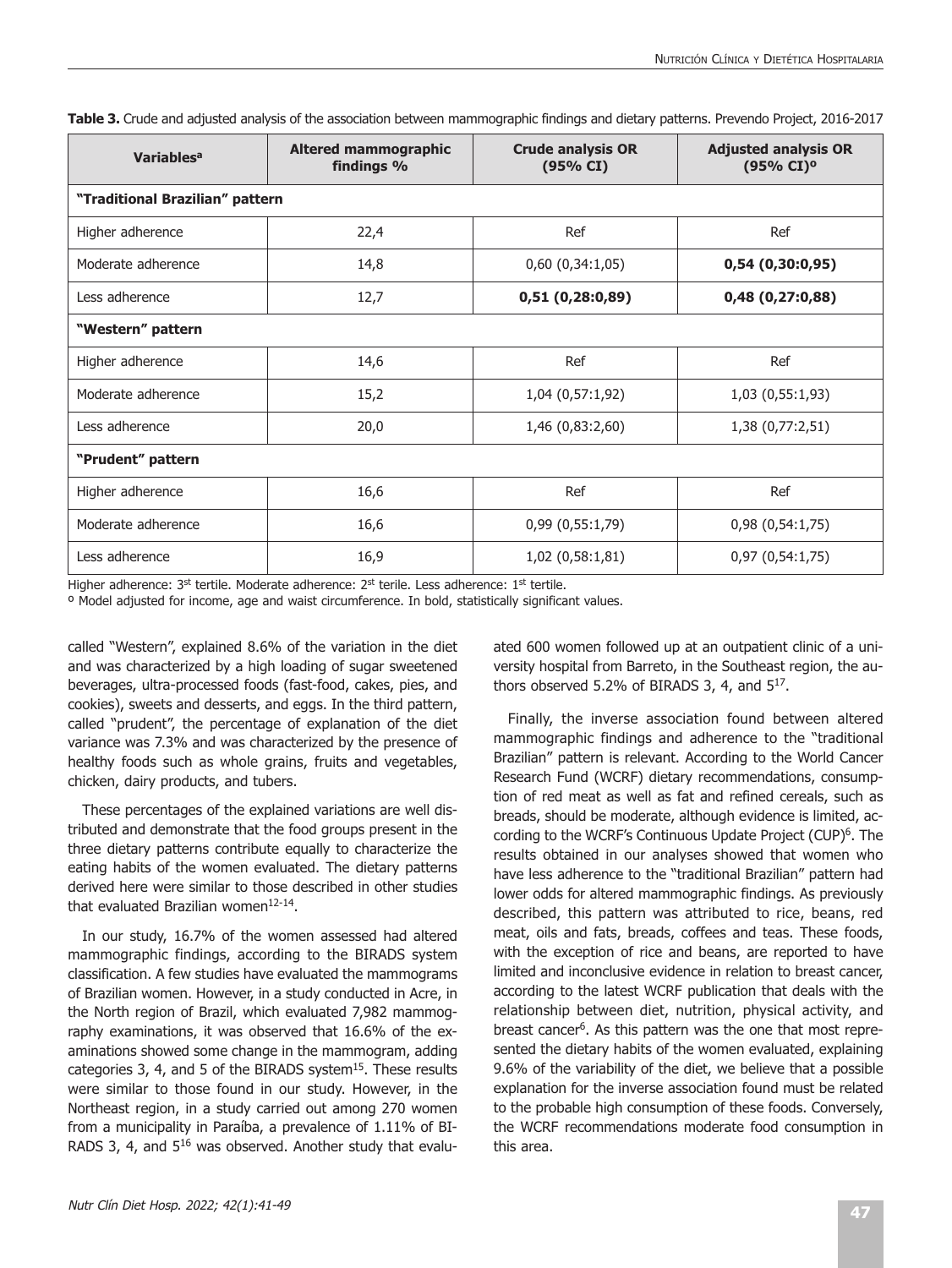In our study, no associations were found between the "prudent" pattern, characterized by the presence of whole grains, fruits, vegetables, dairy products, tubers, and chicken, with the results of mammographic findings. In addition, we expected that the "western" pattern would be associated with mammographic alteration, as it is basically characterized by ultra-processed and sugar-rich foods, which are associated with breast cancer risk<sup>18,19</sup>. Although the WCRF presents inconclusive results about these foods in the etiology of breast cance<sup>6</sup>.

As previously mentioned, this is the first study to assess the association between dietary patterns and the results of mammograms classified according to BIRADS. For this reason, it is difficult to make comparisons, as there are no studies on these variables in the literature. Thus, we searched the literature for studies that evaluated dietary patterns and the risk of breast cancer. Therefore, according to systematic reviews and meta-analyses, we observed that there are studies that have associated a healthy or prudent pattern with a lower risk of breast cancer. In contrast, few studies have found an association between breast cancer risk and unhealthy or Western dietary patterns<sup>20-23</sup>.

In a case-control study that evaluated women with and without breast cancer and identified three dietary patterns, the authors noted that the identified pattern that were characterized by the presence of whole grains, fruits and vegetables, olive oil, and fish were associated with the absence of breast cancer. However, no associations were found with the pattern characterized by the presence of red meat, poultry and white meat, dairy products, margarine and butter, fried foods, and sausages $24$ . In our study, no associations were found between the "Western" and "prudent" patterns with the results of mammograms in the women evaluated.

In our study, the "traditional Brazilian" pattern was associated with altered mammographic findings, and this result may suggest that the foods that characterizes this pattern may have some association with changes in the breast. In a study conducted among the same population assessed here, it was shown that women with abnormal mammographic findings have a higher average consumption of red meat than women without mammographic changes<sup>25</sup>. Some studies have demonstrated an inconsistency between the consumption of red meat and the risk of breast cancer<sup>6,26-28</sup>. In addition to the presence of red meat in the pattern, we also have oils and fats and breads as foods that should be consumed at a moderate level and that are associated with the risk of breast cancer7. Rice and beans, typically Brazilian foods, classified as healthy foods<sup>29</sup>, also characterize the pattern associated with mammographic changes. In addition, women with abnormal mammographic findings and with a higher inflammation had a lower dietary carbohydrate quality<sup>30</sup>.

Our study has some limitations. First, this is a cross-sectional study, and therefore, it is not possible to establish a cause-and-effect relationship. Second, the measurement of food consumption is subject to error, and even if actions have been taken to mitigate these errors, the data may continue to contain inaccuracies. A positive aspect of our study is the evaluation of the diet through the analysis of dietary patterns using a multivariate method, the principal component factor analysis. This approach seems to be more interesting, as it can capture the consumption of food and nutrients together, in addition to considering the correlation between the foods. Finally, our study did not collect data on menopausal status; therefore, it was not possible to stratify the sample before and after menopause, which could add more data of interest.

#### **CONCLUSION**

In conclusion, we observed that women with less adherence to the "traditional Brazilian" pattern are less likely to have altered mammographic findings. We suggest that further studies should be performed, preferably with a longitudinal and case-control design. This would ensure that the relationships between dietary patterns and the risk of developing breast cancer are more appropriately investigated, especially with the dietary patterns that include the foods present in the "traditional Brazilian" diet pattern of this study.

#### **REFERENCES**

- 1. Bray F, Ferlay J, Soerjomataram I, Siegel RL, Torre LA, Jemal A. Global cancer statistics 2018: GLOBOCAN estimates of incidence and mortality worldwide for 36 cancers in 185 countries. CA Cancer J Clin. 2018; 68(6):394-424. https://doi.org/10.3322/ caac.21492
- 2. Instituto Nacional do Câncer José Alencar Gomes da Silva. Estimativa 2020: incidencia de câncer no Brasil/Instituto Nacional do Câncer José Alencar Gomes da Silva. Rio de Janeiro: INCA, 2019. Avaliable at https://www.inca.gov.br/publicacoes/livros/estimativa-2020-incidencia-de-cancer-no-brasil.
- 3. Instituto Nacional do Câncer José Alencar Gomes da Silva. Diretrizes para a detecção precoce do câncer de mama no Brasil/Instituto Nacional de Câncer José Alencar Gomes da Silva – Rio de Janeiro: INCA, 2015. Avaliable at https://www.inca.gov. br/publicacoes/livros/diretrizes-para-deteccao-precoce-do-cancer-de-mama-no-brasil.
- 4. Sickles, EA, D'Orsi CJ, Bassett LW. ACR BI-RADS® Mammography. In: ACR BI-RADS® Atlas, Breast Imaging Reporting and Data System. Reston, VA, American College of Radiology; 2013.
- 5. Mourouti N, Kontogianni MD, Papavagelis C, Panagiotakos DB. Diet and breast cancer: A systematic review. Int J Food Sci Nutr. 2015;66(1):1-42. https://doi.org/10.3109/09637486.2014.950207
- 6. World Cancer Research Fund International/American Institute for Cancer Research (WCRF/AIRC). Diet, Nutrition, Physical Activity and Breast Cancer: a Global Perspective. Continuous Update Project Report. 2018. Avaliable at http://www.dietandcancerreport.org/.